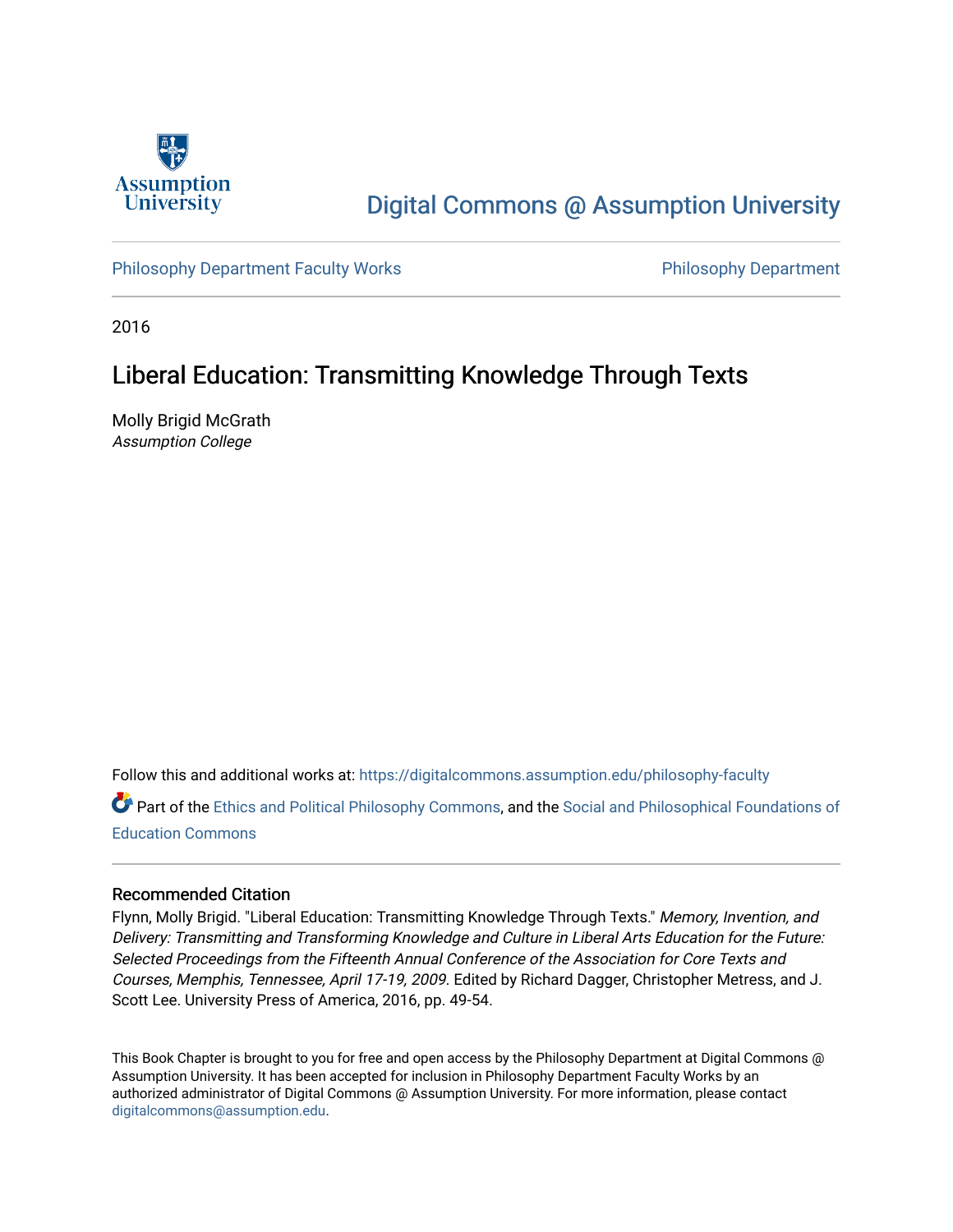## **Liberal Education: Transmitting Knowledge though Texts**

*Molly Brigid Flynn Assumption College* 

The theme of this year's conference invites us to reflect on the use of texts in transmitting knowledge from the past and shaping culture for the future. Liberal education, it seems, aims to do this, and uses texts to do so. This theme runs counter to today's typical explanation of liberal education, which exalts "critical thinking" or "thinking for oneself.'' Such slogans only tangentially connect to the vocation of the human intellect. An adequate justification for liberal education must honor something to which our thinking should submit. something taboo: truth. But when a teacher aims to communicate truth, he or she seems to undermine the liberalness of education. This appearance results from a misunderstanding.

Thinking for oneself is often falsely imaged as an individualistic and critical move, a stand against authorities, traditions, and community. This implies, absurdly, that education and thinking well are enemies. Education is done by others to perfect our skills; to transmit knowledge; to shape our habits; to unify, continue, and improve our culture. Were intellectual freedom to *consist* in sloughing off tradition and community, "liberal education'' would be not merely paradoxical but incoherent. Thus, the mere coherence of the idea of liberal education is important.

The idea claims that education true to our personhood liberates us by freeing the mind and frees the mind by cultivating our ability to submit ourselves to truth. It suggests that the human's freedom to form his or her own judgments well needs nourishment from others. This suggestion, however paradoxical, makes sense with what we know about the person. The human mind is not solitary but social, not silent but conversational; reason is not a native reflex or self-executing program. but requires pruning and watering. Liberal education uses texts and teachers to share knowledge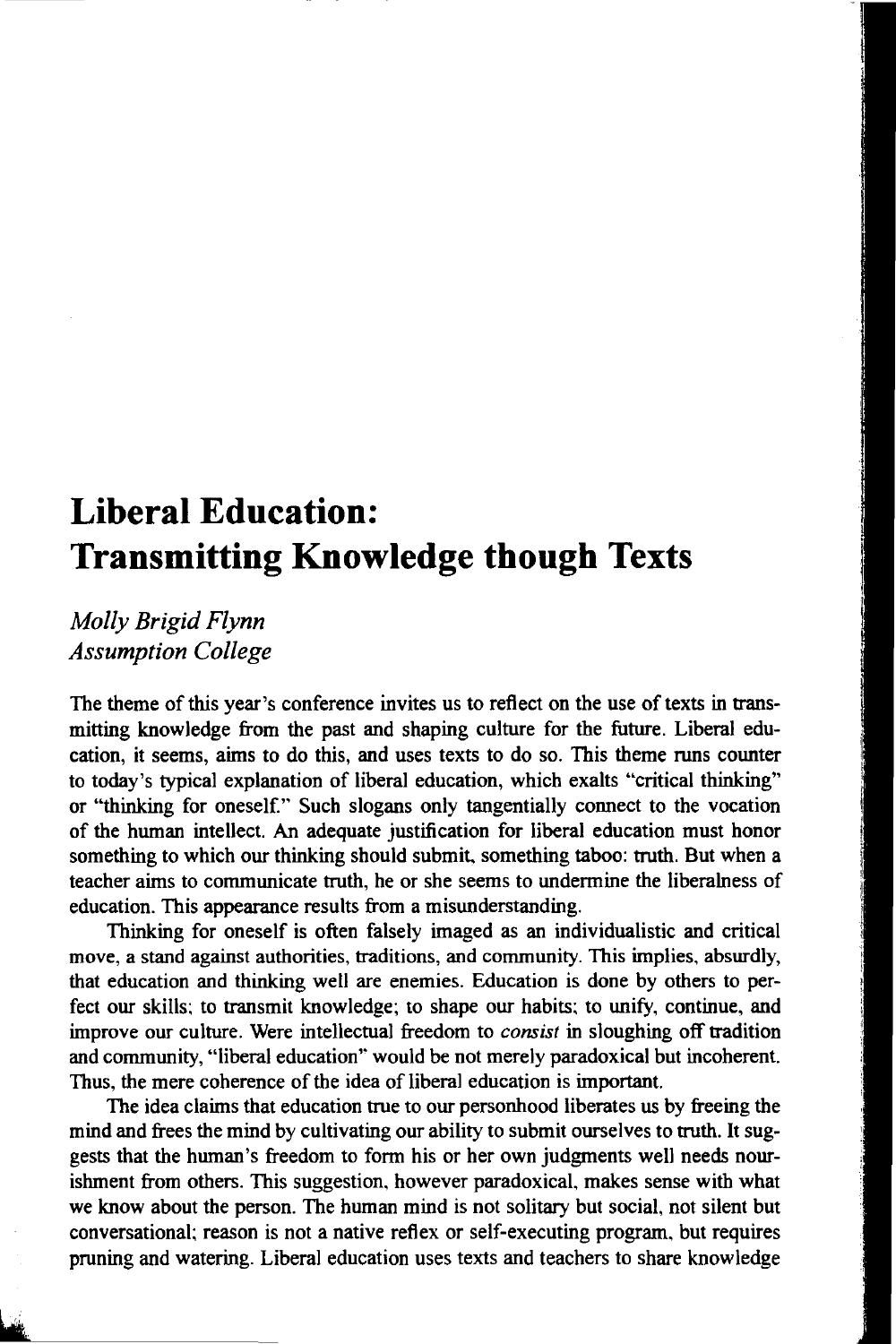and shape culture, convinced not only that the integrity of the hwnan person can bear it, but that the fulfillment of the person requires it.

The question arises, however, whether texts can *transmit* knowledge at all. We need to remember a point at least as old as the *Meno.* Plato's *Meno* suggests that knowledge is teachable but not transmissible. In any transmission of knowledge, mere opinion is received; I may receive the report, but lack the experience needed to make it knowledge. Turning that opinion into knowledge, Socrates suggests, requires reasoning about causes, which is like tying down a runaway slave. The dialogue's myth of recollection suggests the same thing. Some learning involves no transmission-reception. The knowledge is discovered by the learner, guided by a teacher. Since the unschooled slave boy eventually gets the correct answer to the math problem, the slave-boy experiment is supposed to "prove" that the soul comes into life with knowledge built-in. One flaw in Socrates' experiment, however, is that the boy fishes out lots of falsehood from his soul before happening upon the right answer. A necessary truth that is "recollected," like information that is received, is not yet knowledge. It needs to be reasoned through and understood.

Great texts are something like civilization's memory, but memories cannot be just handed around. Socrates reminds us in the *Meno* that is it not enough to recall something that we have once understood: knowledge requires repeating the insight. The new student encounters a text expressing civilization's knowledge. But reasoning and understanding need always to be performed again, if the "transmission" isn't going to run out of the soul. Civilization's treasures are precarious, and our great texts can teach and civilize only when each generation reappropriates the inheritance.

"Transmission" is a metaphor likely to increase our desire for knowledge packaged as information, and likely to heighten our impatience for the less informationfriendly disciplines, like the hwnanities, philosophy, and theology. The knowledge they offer us has a peculiar depth that eludes our full grasp.

The truths contemplated by the hwnanities have shells that are easily picked up and passed around without being quite understood. These texts only intimate their hwnane truths by representing events of life, imbuing these events with a style and form that help us grasp life's structure and that shape our imagination. They help us return to life more insightfully. Formation by these civilizing "transmissions" is nothing like reading a newspaper. Buying the information-transmission paradigm will lead us to neglect these humane truths or reduce them to slogans.

A reflection by Edmund Husserl on philosophical knowledge can help us find a better metaphor than transmission. Though he focuses on philosophy, the moral of the story extends to liberal education generally. In a famous manifesto-the 1910 essay "Philosophy as a Rigorous Science"—Husserl attacks naturalism, psychologism, and historicism in order to defend humans as capable of achieving real truth. These isms use knowledge of their own domains to, implicitly or explicitly, deny that we are capable of universally valid knowledge. Husserl attacks them as countersensical. The essay defends the hwnan striving for knowledge against these sophistic attacks on reason. (If we wish to defend the use of texts as a way of sharing knowledge at all, we should start by insightfully rejecting these isms.)

ln the essay, Husserl also offers a description of the "rigorous science" of his

在1942年1月1日,1月2日的20月22日,1955年1月1日,1952年1月1日,1952年1月1日,1952年1月1日,1952年1月1日,1952年1月1日,1952年1月1日,1952年1月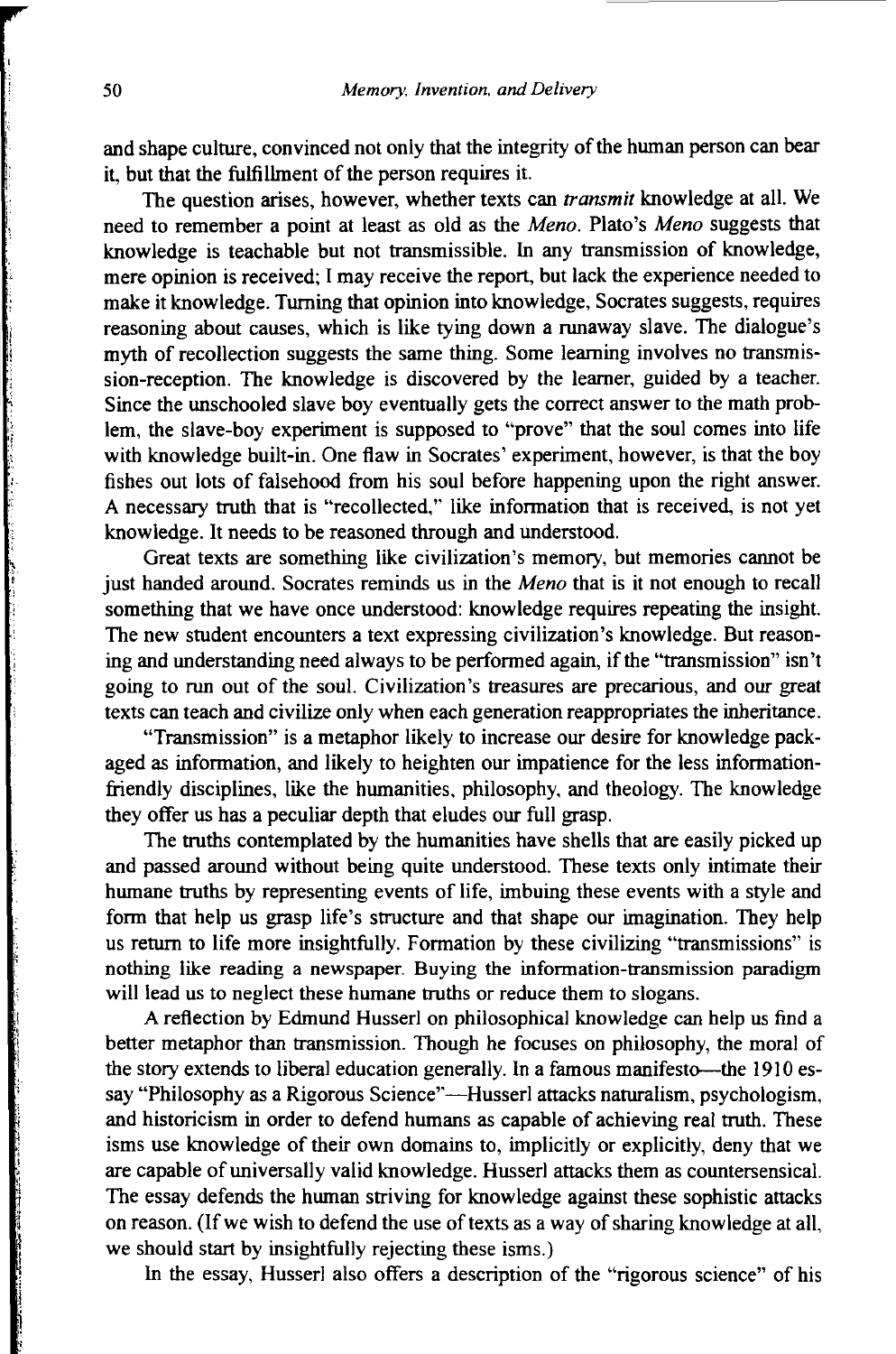philosophical aspirations. First, it deals with essential necessities, not with mere facts of existence. Second, he is looking for a "doctrinal system" worked up by a "community of investigators" whose discoveries become a public possession, a "treasure trove" permanently bequeathed to later generations (287, 283). While there is a need for "worldview philosophy" to address the profound unknowns of human existence (283-86), philosophy properly understood is science, replacing apparent profundity with clarity wherever it can. It also replaces personal teachers with reportable results. He insists, "Science is impersonal" (292). He scoffs at Kant's saying that one cannot learn philosophy but only how to philosophize: "What is that if not an admission of the unscientific character of philosophy?" (250). We get the impression from this essay that philosophy should produce textbooks reporting impersonal results.

Husserl followed up on this article twenty-five years later in a few pages of notes—conversing with his past self, you might say, in the context of the developments in himself and the philosophical community since 1910. Here is the old man's opening lamentation: "Philosophy as science, as serious, rigorous ... science-the *dream is over"* (389).

Attention to Husserl's reflections shows that he is not (as commonly reported) taking back his dedication to the project of philosophy as universally valid knowledge. He is lamenting the continental *Zeitgeist* demanding from philosophy existential profundity and a worldview as "a sort of personal religious faith" (390). Husserl also rejects the adequacy of philosophy practiced as piece-by-piece problem-solving analysis. He urges a return to our philosophical history to reinvigorate philosophy in our times. But he is not advocating historical scholarship. Returning to texts from philosophy's past does not mean doing a history of ideas. We read philosophical history philosophically only when we take it up personally and allow it to motivate our own philosophical searching. (Let's broaden the point: We learn from great texts liberally only when we allow them to motivate our own searching for truth.)

"Philosophy," he says, has always existed only as a *project* on its way toward "philosophy" in the strong sense, a system of universally valid truths (390-91). This is the "problematic *telos* of philosophy." problematic because we must aim for universally valid knowledge, but must be unsatisfied with whatever knowledge there is to be found in the tradition or in our own investigations (394). And so, for every genuine philosopher, philosophy must be an "enigma'' (394).

We grasp *our* project of philosophy by immersing ourselves in the tradition, and this requires understanding the tradition as a project--rather than as static, transmit*ted doctrine.* The most important part of this tradition, our greatest inheritance, is not the results of past philosophers, but the project itself, and its *telos* or task, which we take on in becoming philosophical. When I read past philosophers philosophically, Husserl says, they are part of my living present; they draw me into conversation. and Plato, Aristotle, Descartes, and Kant become my coworkers.

Has Husserl here abandoned his earlier dedication to philosophy as a science? Earlier, science consisted in knowledge in the form of transmittable impersonal doctrine. He now says, "history is not before us like a warehouse containing its assembled wares, such that everyone can convince himself of the existence of these wares as being not dreamed-up. not illusory'' (392-93). There is no simple "transmission"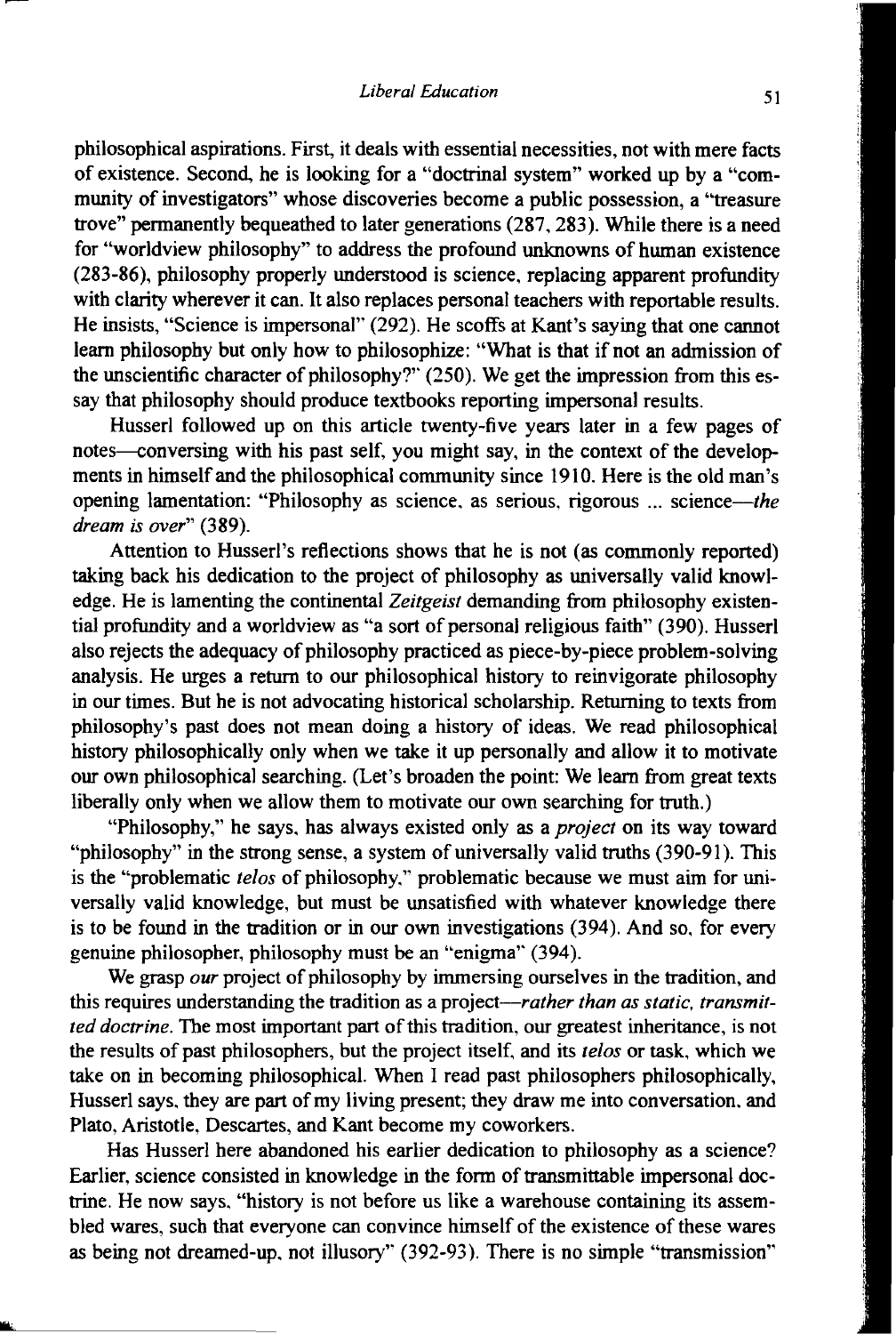of philosophical insight, but not because there is no success and not because real thought requires an individualistic renunciation of inheritance. The communications we receive from others we receive from our own "standpoint," and so they are only as good as we allow them to be, as motivators for our own philosophizing (393). Real insight, universally valid knowledge, is attained, though it may not be recognized by others and cannot be simply handed over to another. The tradition shares its secrets, its successes, its knowledge only by sharing its project, by drawing us into conversation with our coworkers.

Does this mean that Husserl now agrees with Kant that "one cannot learn philosophy, but only bow to philosophize"? Perhaps, though that could not mean that the goal is to just 'think for oneself' or design one's own worldview. Philosophizing must mean attaining to universally valid insight. Rather, perhaps now Husserl sees a circle: one must immerse oneself in philosophy to learn how to philosophize, and one must learn how to philosophize in order to learn from any philosophy philosophically. The later Husserl seems to accept that sharing knowledge in philosophy is not quite as easy as transmitting conclusions in the mathematical and empirical sciences, and that conversation with real texts are essential to this task. Conversation, I suggest, is a better metaphor than transmission for learning from texts in a liberal education.

In an interesting contradiction to the Husserl of 1910, Michael Oakeshott *praises* philosophy *because* "There is no body of philosophical 'knowledge' to become detached from the activity of philosophizing," and this makes philosophy "unusually conversable" (492). I agree with Oakeshott. But this is not, I insist with Husserl, because philosophers achieve no knowledge; it is because the understanding won in philosophical conversations cannot be merely reported. Understanding the discovery requires going through the discovering.

Husserl here is commenting on philosophy, but the point should be broadened to liberal education generally. We certainly must not deny that liberal education is an education: knowledge is to be had and a liberal education communicates it. At the same time, the knowledge to be got in liberal education can be gotten only liberally.

To draw some conclusions, I would like to spell out two distinctions that will help us see how texts might act in a liberal education to share knowledge and shape culture. First, texts suitable to a liberal education are not textbooks or encyclopedias, which report conclusions as basically settled and verified. These conclusions seem to be public domain and are presented impersonally, in an anonymous voice. We often introduce academic disciplines through textbooks, and don't mind a bit of feigned certainty so we can transmit some settled conclusions. The ideal of knowledge suggested by textbooks is one of information. Information is settled and verified, is detachable from its discoverer, and is understandable even by those who have not gone through the process of discovery. FDA-approved and ready for common consumption, digestible information-bits are suitable for presentation in textbooks and encyclopedias. Exactly because it is trusted, flat, and so easily understandable, information does not invite contemplation or reflection, and seems to feed easily into uses beyond understanding. The key texts of a liberal education are not like this. They may provide lots of information, but they are not about providing information.

...

*,i* 

i. i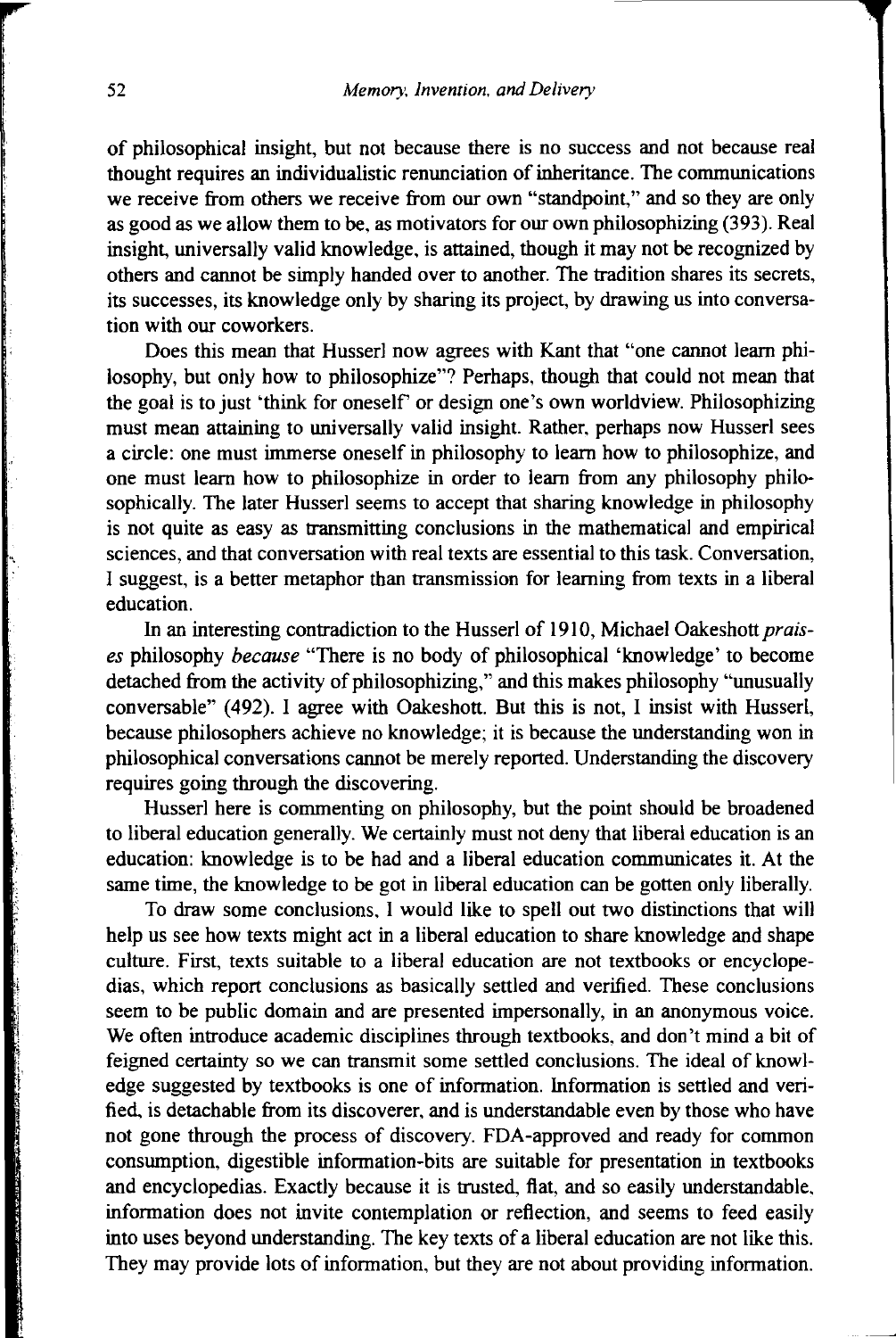Second, a liberal education's texts are not merely historical documents, though this is how they first appear to the student raised on information. Why read an outof-date textbook, except for curiosity about how we have gotten where we are? Our texts appear to the textbook-bred student to be antiquarian curiosities, relics. A relic (whether a text, artifact, or opinion) has its place in a past series of transformations. It emerged from a certain history that shaped it, and then it sank away into a future that it may have shaped, that absconds with its relevance, and that it survives only as a corpse. When we view a relic historically, we place it in the series of transformations, and we allow it to evoke nostalgia. awe. or arrogance for how it was shaped, how it has shaped, and how it has been outgrown. For pedagogical reasons, when teaching about the past we sometimes present relics and not just the conclusions they corroborate. Our knowledge gains a surer footing, the imagination and memory are more aroused, the understanding more concrete when handling evidence rather than receiving reports.

Old texts can serve as historical documents, but that isn't what a text suitable for liberal education is. Insofar as a text expresses out-of-date information or atavistic moral standards taboo to our times, we are likely to dismiss it as a relic. We risk being led astray here about liberal education's texts by two false paradigms: the first is the model that sees all knowledge as information, and the second is its partner paradigm, the model that sees education as information-transfer and training for the skillful acquisition of results. In the artificial light of these assumptions. every old work, every book yellowing and well thumbed by ages past, looks like a dated encyclopedia.

The contrast with textbooks and relics suggests a crucial feature of a liberal education's texts: they draw us into conversation. They must be conversable. Textbooks are not conversable. They give us many claims with which we can start humane conversations, but they do not invite us to converse *with them.* Texts read as relics are also not conversable. When our attitude pigeonholes the text as a relic, we shut up our ears to its voice, psychoanalyzing away anything it has to say as merely an expression of its era.

A text read liberally shares knowledge, but only by shaping us as conversation partners. This image of conversation is the one suggested by Husserl's mature reflections of philosophy as a science. It is also the image expounded by Michael Oakeshott. According to Oakeshott, our greatest inheritance as human beings is not "an accumulating body of information,'' but a conversation "begun in the primeval forests and extended and made more articulate in the course of centuries'' (490). Liberal education's "places of learning" are special reserves of time and space and people where this conversation is allowed to play free of many work-a-day requirements, and universities induct their students into this conversation in a special way using great texts from the great human traditions. To want to reduce the course of this conversation to the information that can be gleaned from it would push out the voices that can't just report results and would reduce our inheritance to an heirloom. This is the context that draws the truth out of the slogans about thinking critically and for oneself. We must endow this heritage to future generations as a project and not as a museum.